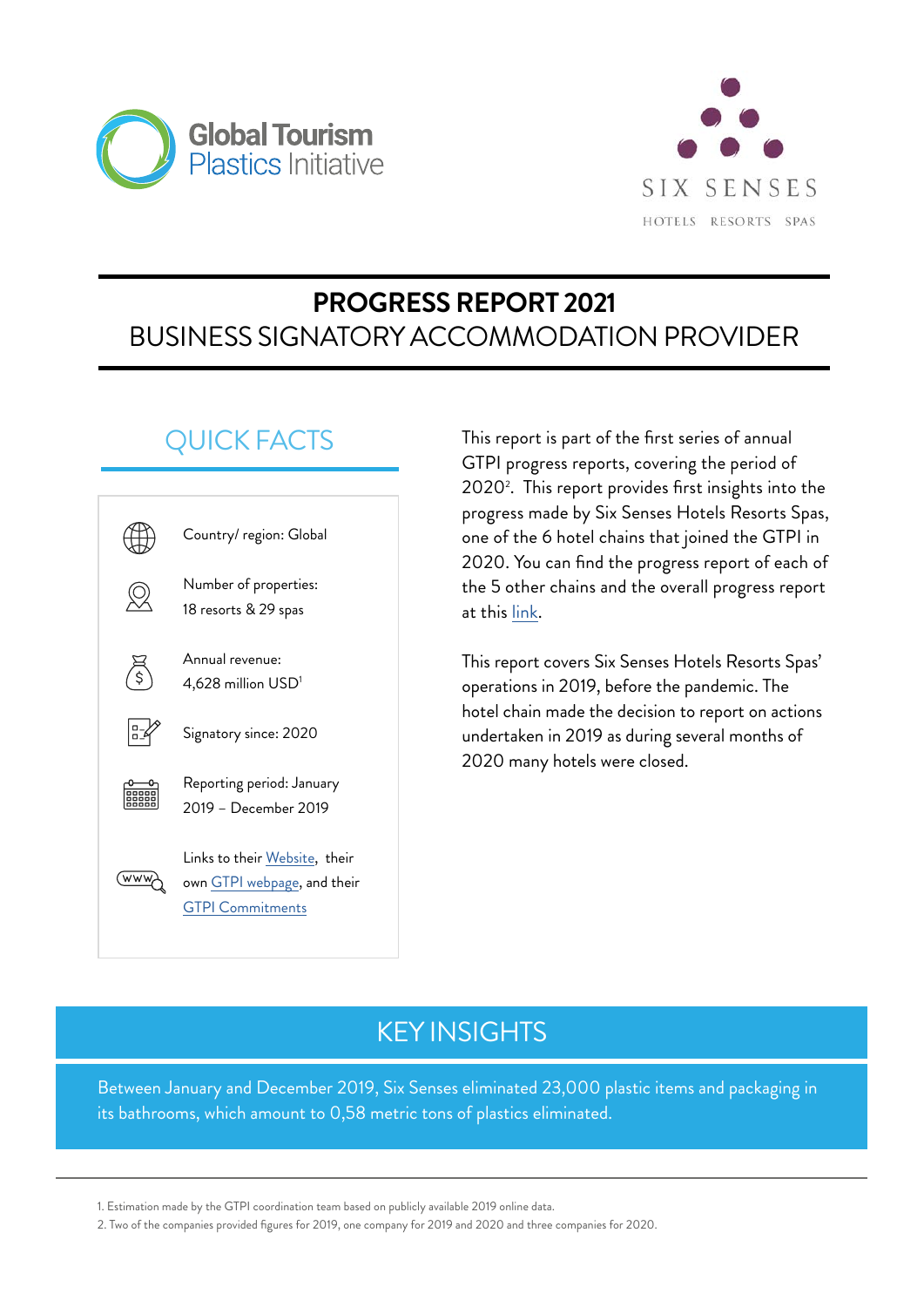### ELIMINATING PROBLEMATIC AND/OR UNNECESSARY PLASTIC ITEMS AND PACKAGING BY 2025

**Commitments:** Upon the signature of the GTPI, Six Senses Hotels Resorts Spas committed to:

- Eliminating remaining unnecessary plastic packaging (around sewing kits) from their rooms by 2022.
- Eliminating remaining unnecessary plastic items (shavers) from their bathrooms by 2022.
- Eliminating all unnecessary plastic packaging from their service areas by 2022.

Between January and December 2019, Six Senses Hotels Resorts Spas has fully eliminated:

- Plastic packaging, plastic items, single portion or single-serving packaging, and containers for cleaning products in its bathrooms.
- Plastic packaging, plastic items, single portion and single-serving packaging, containers for cleaning products, and cling films in their rooms, for example in the minibar.
- Single portion or single-serving packaging in the service areas, due to bulk purchase of cleaning solutions.

Additionally, plastic packaging, plastic items, and cling films were partially eliminated in the service areas and in the kitchens, through:

- the introduction of stainless-steel containers for food storage;
- increased in-house production of food and beverage items and on-site production of fruits and vegetables;
- bulk purchases of ingredients and replacement of tea bags with lose tea.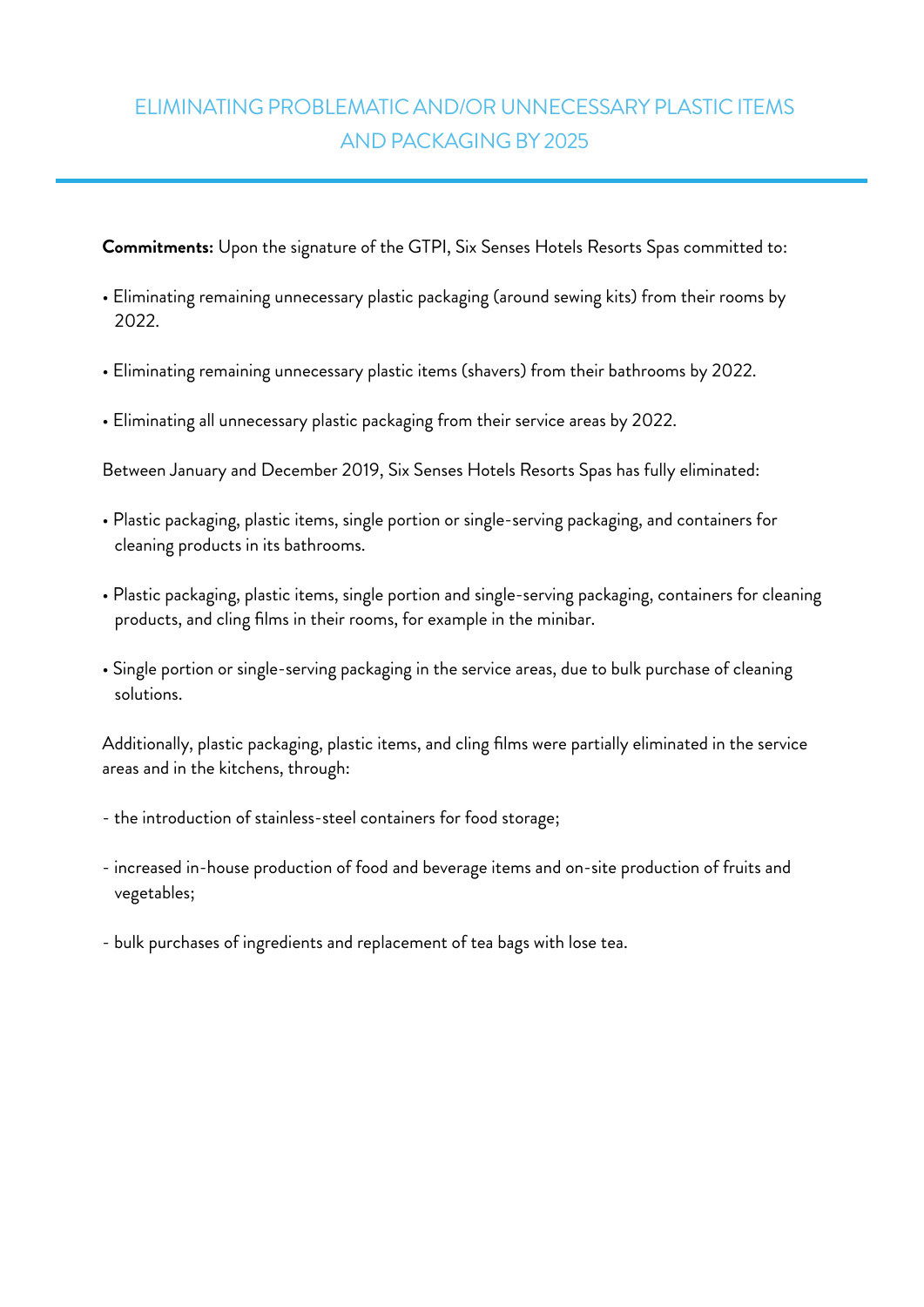#### MOVING FROM SINGLE USE TOWARDS REUSE MODELS OR REUSABLE ALTERNATIVES BY 2025

**Commitments:** Upon the signature of the GTPI, Six Senses Hotels Resorts Spas committed to:

- Introducing reusable solutions in their service areas (host shops) to replace single use packaging by 2025.
- Introducing more reusable solutions in their kitchens to replace unnecessary plastic packaging (cling film and plastic packaging of fresh products) by 2022.

In 2019, Six Senses Hotels Resorts Spas has fully replaced:

- Single portion or single-serving packaging of food products with reusable alternatives, as well as single use plastic water bottles with reusable glass water bottles in their rooms.
- Single use plastic amenities in their bathrooms with plastic free, refillable amenities which amounts to the elimination of 23,000 plastic items or 0.58 tons of plastics.
- Single portion or single-serving packaging and containers for cleaning products in the kitchens.
- Plastic items and cling films in food and beverage services. These steps have primarily included the replacement through glass and porcelain jars for condiments and food, the use of stainless-steel containers for food storage in the kitchens.
- Plastic packaging, single portion or single-serving packaging, and containers for cleaning products in their service areas, for example through providing guests with reusable carrier bags on guest excursions.

In 2019, Six Senses Hotels Resorts Spas has partially replaced:

- Plastic packaging, plastic items, and cling film in the kitchens.
- Plastic packaging in food and beverage services.
- Plastic items, such as plastic bags, and cling films in the service areas. Instead of being collected in plastic bags, organic waste and recyclables are separated and collected in washable and reusable bins and containers.

Additionally, Six Senses Hotels Resorts Spas has introduced re-take programs with suppliers, including with local farmers and fishermen. In these programs, they use reusable wooden trays as well as reusable containers.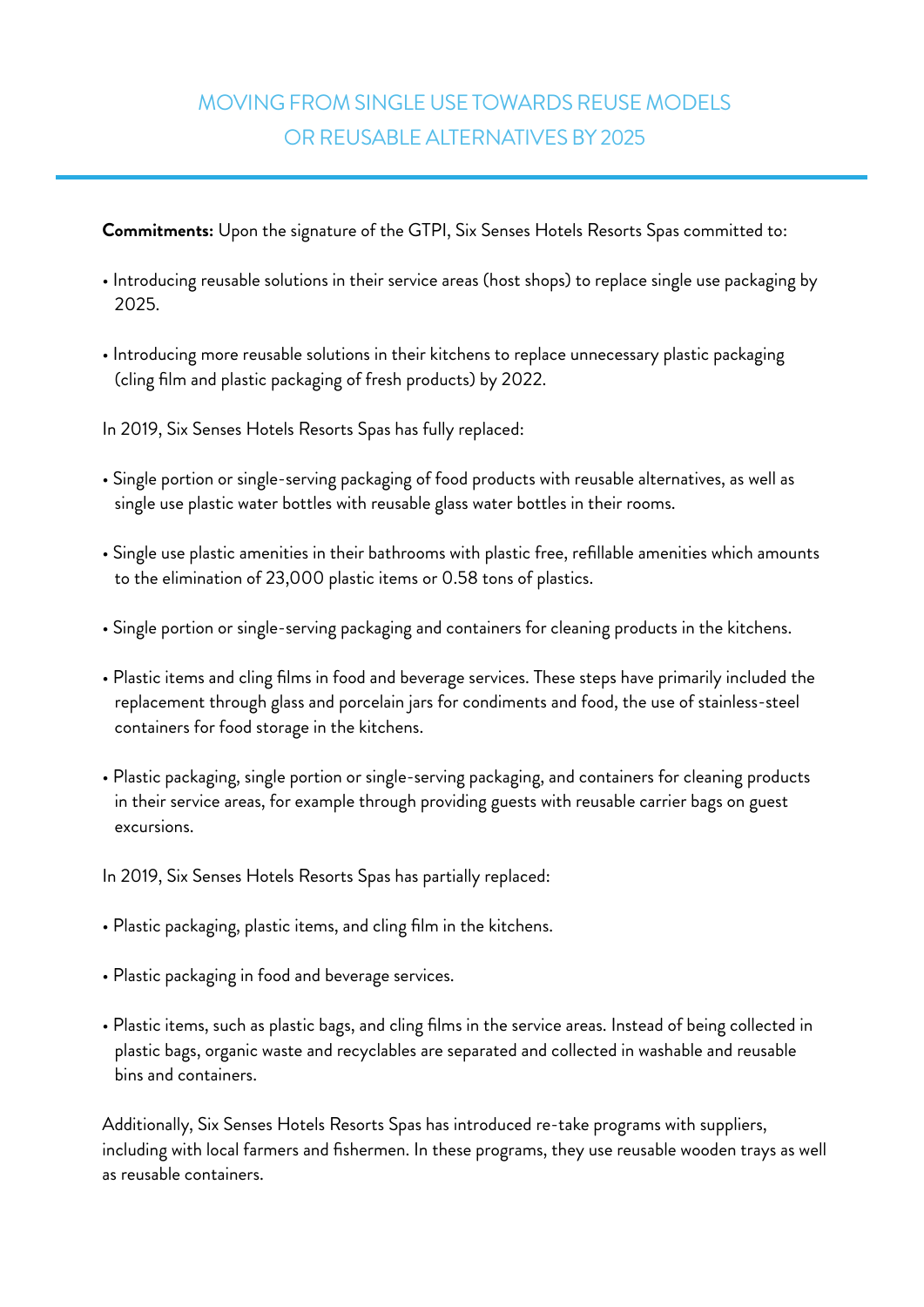#### ENGAGING THE VALUE CHAIN TO MOVE TOWARDS 100% OF PLASTIC PACKAGING TO BE REUSABLE, RECY-CLABLE, OR COMPOSTABLE BY 2025

**Commitments:** Upon the signature of the GTPI, Six Senses Hotels Resorts Spas committed to:

- Sourcing naturally compostable packing and other materials where appropriate.
- Working with suppliers to avoid plastic packaging, sourcing plastic free products and arranging packaging take-back programs wherever possible.
- Working with other hotels and industry partners to share best practices, supplier recommendations, and other information to help the industry move away from plastics.
- Sorting all waste materials, upcycling or composting, when possible, on site, sending to offsite recycling where available all with the aim of zero waste to landfill.

Six Senses Hotels Resorts Spas **engaged suppliers** to provide data on recyclability and compostability of plastic packaging and has **established procurement criteria** on reusability, recyclability and compostability.

They have integrated a zero waste to landfill target, according to which they want all their plastic packaging to be reusable, recyclable, or compostable. In line with this, Six Senses Hotels Resorts Spas has collaborated with a packaging supplier at specific locations to obtain only fully compostable thermoboxes instead of Styrofoam boxes.

## TAKING ACTION TO INCREASE THE AMOUNT OF RECYCLED CONTENT (POST-CONSUMER RECYCLED CONTENT) ACROSS ALL PLASTIC PACKAGING AND ITEMS USED BY 2025

**Commitments:** Six Senses Hotels Resorts Spas **engaged suppliers** to provide data on recycled content in the composition of the room amenities accessories and **established procurement criteria** on post-consumer recycled content of plastic packaging and items.

The company focuses on removing all plastic items and packaging independently of the postconsumer recycled content and single or multi-use purpose of plastic items and packaging.